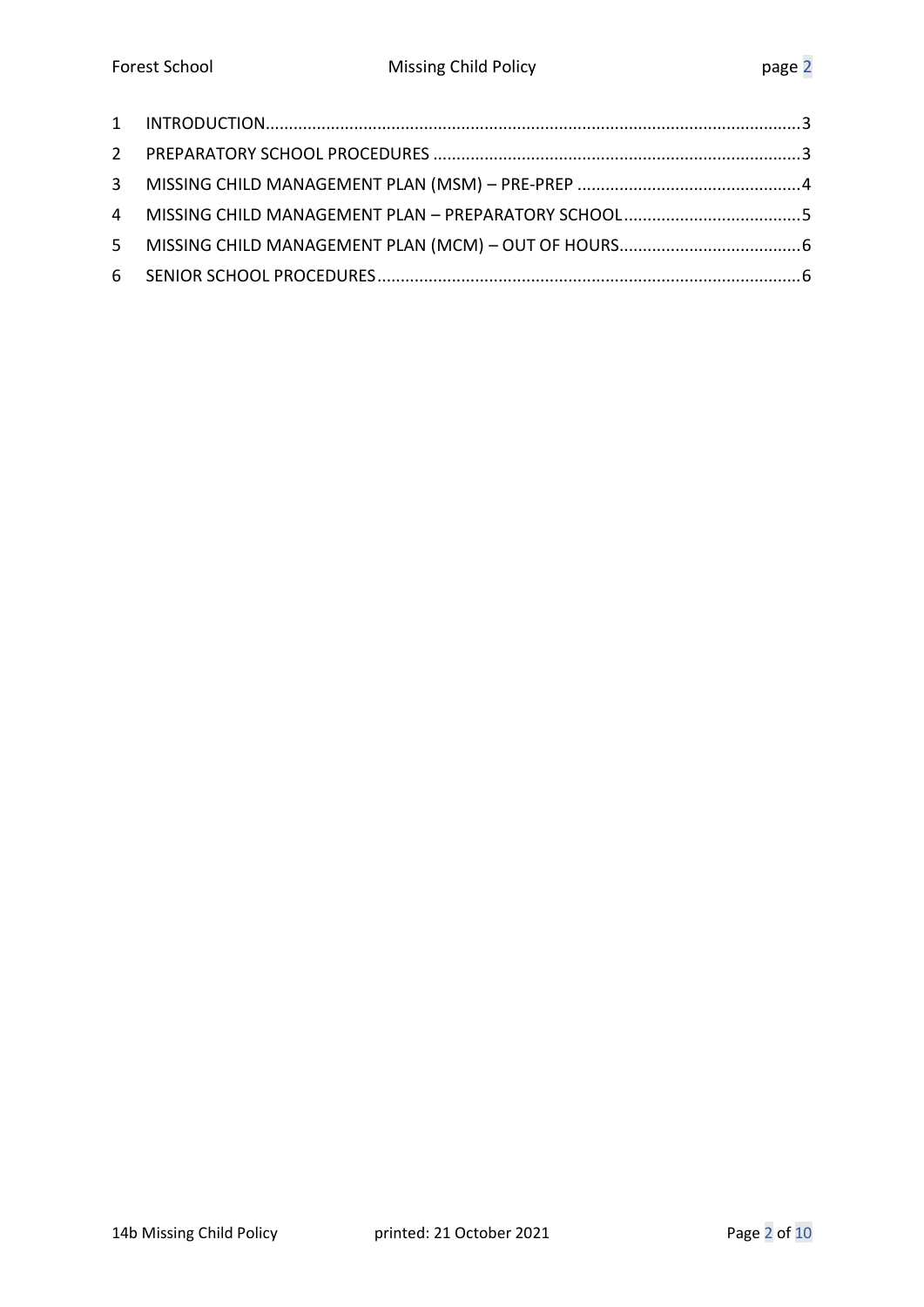# 1 INTRODUCTION

Forest School accepts its responsibility for all pupils when in its care, whether on site or off site. Part of that responsibility requires us to know at all times, as far as is reasonable, the whereabouts of our pupils. We therefore have systems in place:

This policy should be read in conjunction with:

Critical Management Plan Supervision Policy Safeguarding and Child Protection Policy Educational Visits Policy

- 1.1 for parents/guardians to advise us that their son or daughter will be absent from School or from a School activity or trip;
- 1.2 for pupils:
	- 1.2.1 to sign in at reception or the school office if they have been delayed and missed morning registration
	- 1.2.2 to sign in or out of School if they have permission to arrive late or leave early (approval is authorised by the relevant Head of School if Senior)
	- 1.2.3 for staff to register pupils' presence or absence at any form registration, lesson, games session, activity or trip to determine who is on or off site.
	- 1.2.4 for us to be able to identify and then respond swiftly to any unexpected absence from School or during the School day, or on a School activity or trip.

# 1.3 A pupil missing is defined as:

When a pupils whereabouts cannot be established and where the circumstances are out of character or the context suggestions the young person may be subject of a crime or at risk of harm to themselves or others.

# 2 PREPARATORY SCHOOL PROCEDURES

# **2.1 Parental notification of pupil absence from School**

- 2.1.1 For planned absence, such as for a medical or other appointment, parents should ask permission in advance by writing to or emailing the relevant School office.
- 2.1.2 For unplanned absence, for example in the case of illness, parents should contact the relevant School office by email or telephone.

# **2.2 Signing in and out**

2.2.1 If a pupil arrives in School after 8.30am or leaves before 15:30 (Pre-Prep - PP) or 15:50 (Preparatory School - PS) for whatever reason, they must sign in or out at the Preparatory School Office.

### **2.3 Registrations**

2.3.1 Accurate and up-to-date registration data is essential within the context of this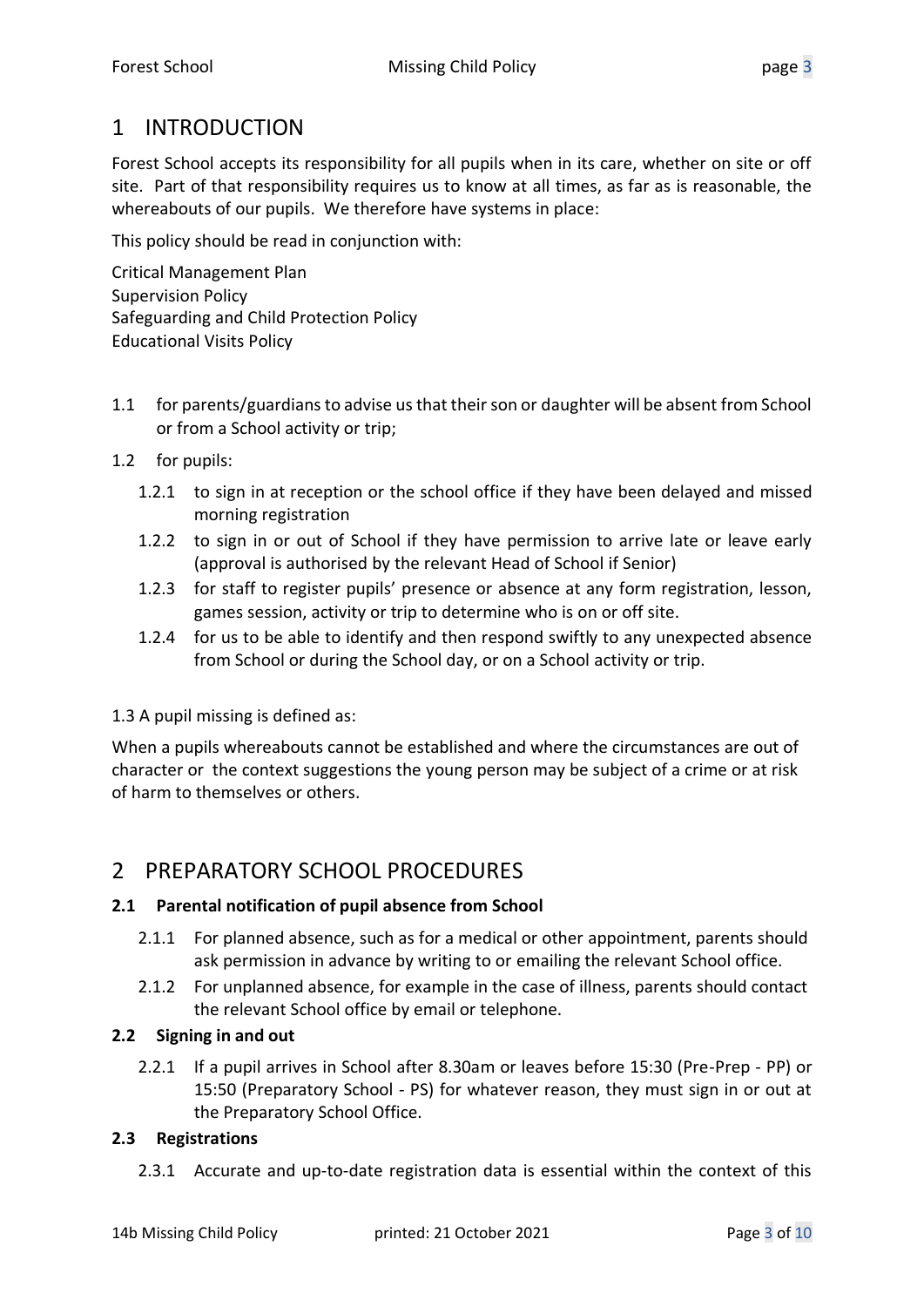policy but also in the case of fire.

#### **2.4 Form registration**

- 2.4.1 All pupils are registered by their form tutor at 8.35am and 13:10.
- 2.4.2 Should a pupil arrive at School for an early morning club that will mean their absence from registration, pupils and their parent must sign in to the Early Morning Book located on the Preparatory School Office desk.
- 2.4.3 Should a pupil be with Matron during a registration period, it is their responsibility to let the office know.
- 2.4.4 In the case of a lesson taken by subject specialist teachers of Games, Swimming and PE the member of staff is asked to record as present only those physically there at the lesson, games session, activity, club or trip and not to accept reasons for absence given by another pupil. The only exception to this is where a pupil has contacted the teacher in advance in order to attend a music lesson, in which case the member of staff enters 'C' by that pupil's name.

### **2.5 Games lessons**

2.5.1 Lists of all groups for Games lessons are given to the relevant School office, clearly indicating which groups will be off site during the School day. These are kept with the fire registers. For pupils who will be off site for a form registration, the School offices update the form register with a 'P' (approved sporting activity) so the Tutor is aware of the reason for absence. For Games sessions taking place in the Sylvestrian Leisure Centre (SLC), this information should be passed to the SLC Reception.

### **2.6 Co-Curricular Clubs**

2.6.1 For Clubs taking place after School the member of staff running the activity takes two registers of those present and is responsible for these pupils in the case of an emergency or evacuation. One copy is given to the Preparatory School Office before leaving the Preparatory School to start the Club and one copy remains with the member of staff responsible for those pupils. It is the responsibility of the member of staff to bring all remaining pupils back to the Preparatory School Building for collection by their parents if they have not been collected from the club by an adult. They must also take any pupils to Late Prep or After School Care (ASC) if they are either not collected or booked in. Pupils must not be left alone for any reason nor allowed to return unaccompanied.

#### **2.7 Visits**

2.7.1 Registers are taken on departure and prior to return for visits; morning and evening and following each activity for residential visits. See Educational Visits policy.

#### **2.8 Identification of and response to unexpected absence**

- 2.8.1 Absence at morning registration: Form and lesson registers are checked for absentees at 9.00am by the Preparatory School Office. If a pupil is marked absent at form registration and also on the lesson register for Period 1 and no request for absence has been received, parents are contacted.
- 2.8.2 Absence from Period 4: Registers are also checked for absentees at 1.30pm by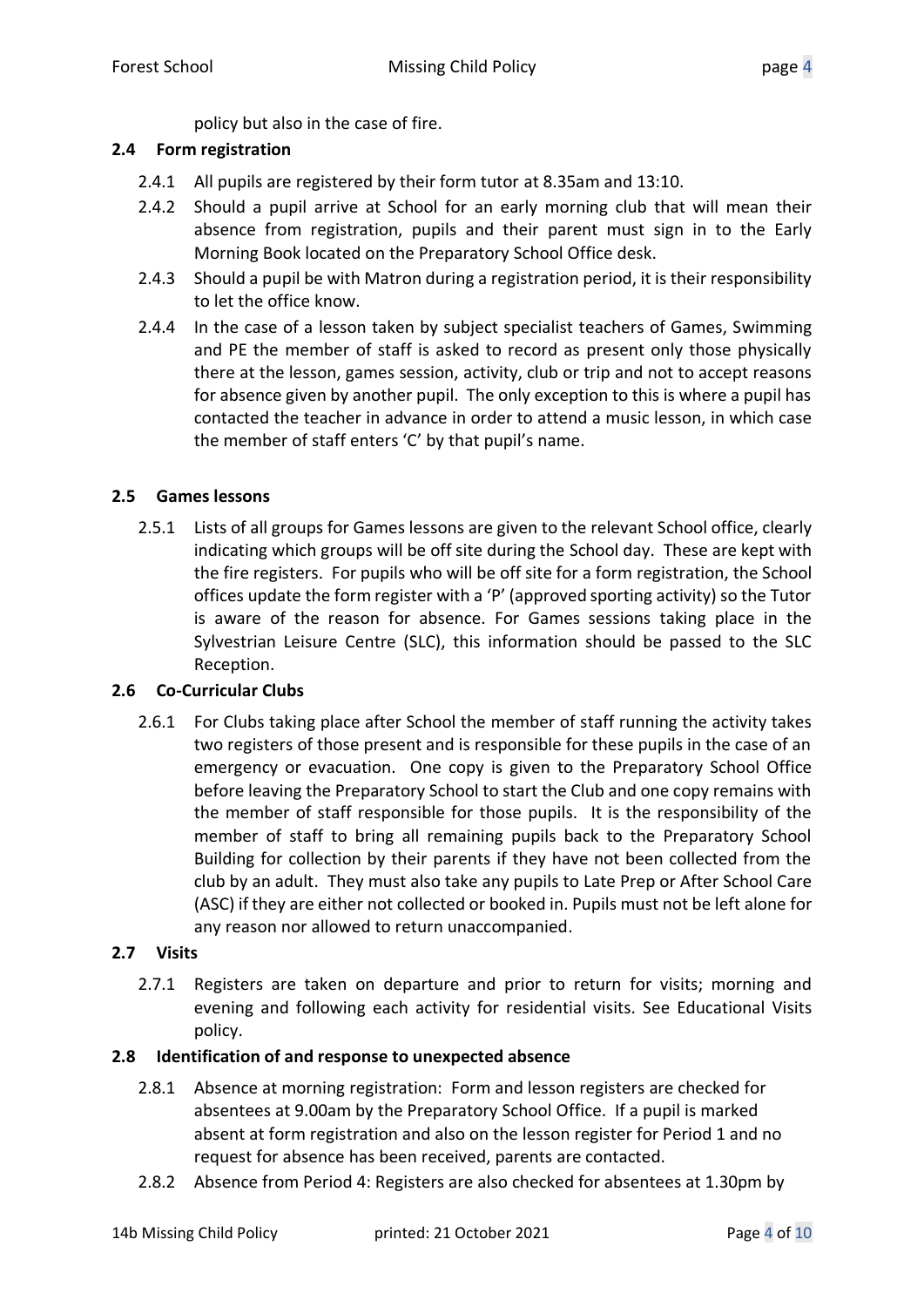the Preparatory School office. Where a pupil is marked present at morning registration and is not present in Period 4, with no request for absence having been received, an initial search is made.

# 3 MISSING CHILD MANAGEMENT PLAN (MSM) – PRE-PREP

3.1 As soon as a pupil is deemed to be missing without reason from a class, activity or club:

The member of staff will check the following options with the Prep School Office:

- \* Attendance
- \* Music lesson
- \* Matron
- \* Learning support
- \* Sign in/sign out book
- 3.2 If at this time a child is deemed missing, the Head Teacher (HoPS) and Deputy Head Pastoral (DHP) must be contacted by the Prep School Office or the Head of Pre-Prep. Pre-Prep staff must also be notified, either in person and/or through a TEAMS announcement.
- 3.3 Pre-Prep staff and pupils will assemble in the Pre-Prep playground, teaching assistants will count the pupils in their form, whilst teaching staff will perform a search of the inside of the building, taking care to search cupboards, small spaces and toilet areas.
- 3.4 When the building interior has been searched, teaching assistants will return the pupils to their form rooms. In their year-group pairs, teachers will begin the search of their designated areas, which must take no longer than 15 minutes. All staff must take with them a mobile telephone.

*Area A Music School, SLC and Chapel (Reception Teachers)*

*Area B Dining Hall, Cloisters and Deaton Theatre (Year 1 Teachers)*

*Area C Preparatory School building and immediate outdoor areas (playground and Johnian's field) (Year 2 Teachers)*

- 3.5 During this time the Deputy Head Pastoral (DHP) or Master i/c of Pre-Prep (MIPP) will begin to view the CCTV of the school site at the time in question.
- 3.6 If after the area search, the pupil is still deemed to be missing, teachers return to the Preparatory School office to report back. The Police and then the parents of the pupil will be telephoned by the School Secretary whilst the school search widens and review of CCTV continues by staff.
- 3.7 The MIPP will begin to record the timeline of events on the MCM Log (see below).

# 4 MISSING CHILD MANAGEMENT PLAN – PREPARATORY SCHOOL

- 4.1 As soon as a pupil is deemed to be missing without reason from a class, Activity or Club:
	- 4.1.1 Member of staff / Y5/6 pupil will check the following options with the Preparatory School Office: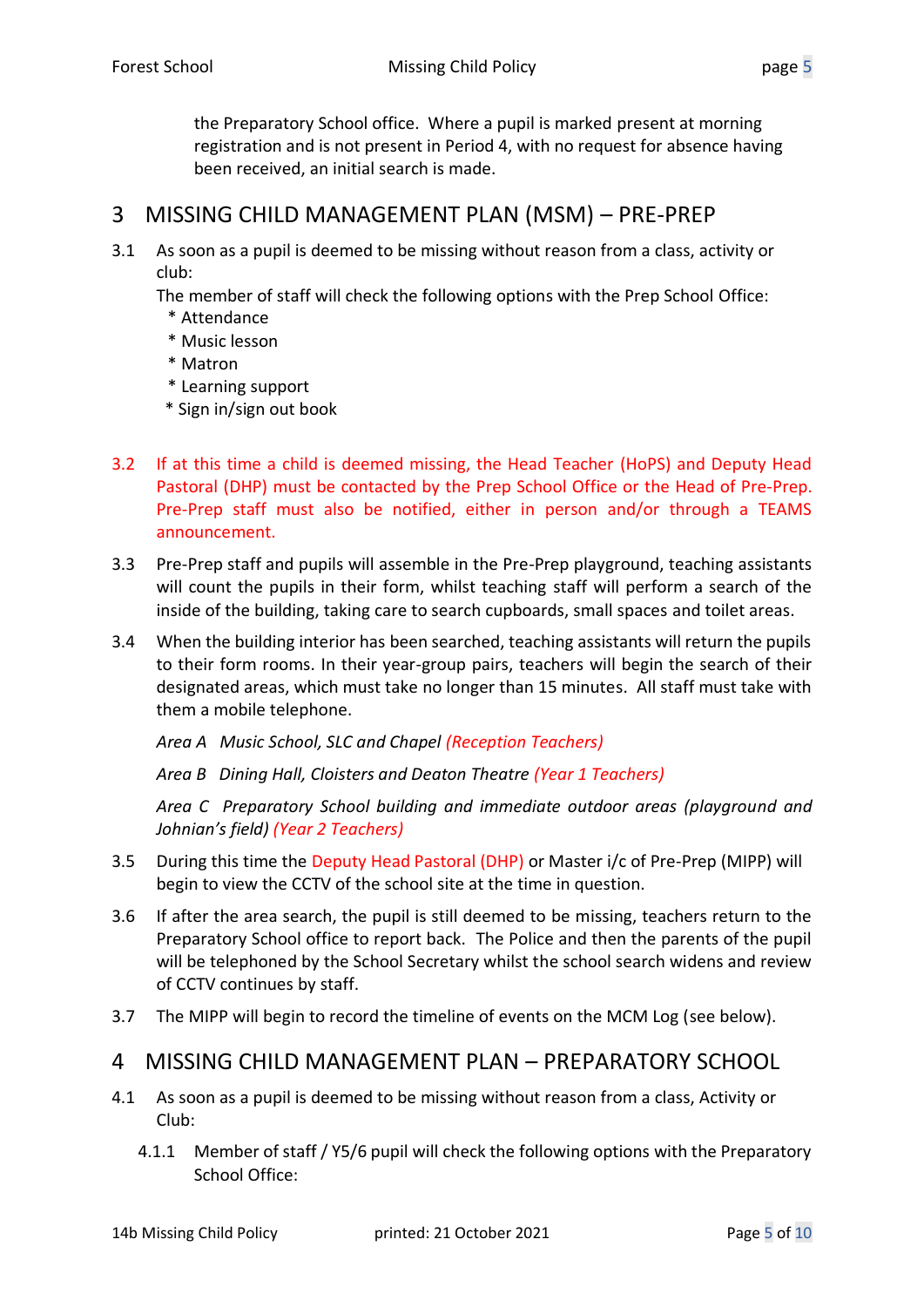- *\* Attendance*
- *\* Main Reception*
- *\* Music lesson*
- *\* Matron*
- *\* Learning support*
- *\* Sign in/sign out book*
- 4.2 If at this time a child is deemed missing, the Head Teacher (HoPS) and Deputy Head Pastoral (DHP) must be contacted by the Prep School Office. Prep staff must also be notified, either in person and/or through a TEAMS announcement.
- 4.3 In the case of a missing Preparatory School child, all staff and pupils will assemble in the playground, staff will count the pupils in their form whilst designated Preparatory School Leadership Team (PSLT) staff will perform a search of the inside of the building, taking care to search cupboards, small spaces and toilet areas.
- 4.4 Staff will begin the search of their designated areas, which must take no longer than 15 minutes. All staff must take with them a mobile telephone.

*Area A Music School, SLC and Chapel (Head of Music and Year 6 TA)*

*Area B Dining Hall, Cloisters and Deaton Theatre (Head of Science and Year 5 TA)*

*Area C Preparatory School Building and immediate outdoor areas (Johnian's field area) (Head of ICT and Head of Mandarin/Art)* 

- 4.5 During this time the Deputy Head Pastoral (DHP) will begin to review the CCTV of the School site at the time in question.
- 4.6 If after the Area search, the pupil is still deemed to be missing, teachers return to the Preparatory School office to report back. The area search must take no longer than 15 minutes. The Police and then the parents of the pupil will be telephoned by the School Secretary whilst the school search widens and review of CCTV continues by staff.
- 4.7 The HOPS or DHP will begin to record the timeline of events on the MCM Log.
- 4.8 If no search yields the missing pupil, HoPS will telephone the Police and the office will telephone home.

# 5 MISSING CHILD MANAGEMENT PLAN (MCM) – OUT OF HOURS

### **5.1 Breakfast Club**

All pupils must be signed in by an adult to Breakfast Club in the Dining Hall. Should a pupil go missing during Breakfast Club time, the supervising staff will telephone the Preparatory School office. An immediate search of the Dining Hall area by catering and out of hours' care staff will commence. Should the child not be located within minutes the MCM Plan should be effected.

# **After School Care / Late Prep**

5.1.1 Pre-Prep (PP) pupils will be identifiable in After School Care by a brightly coloured lanyard to be worn at all times. Pre-Prep pupils arrive in Preparatory School Building at 16:15.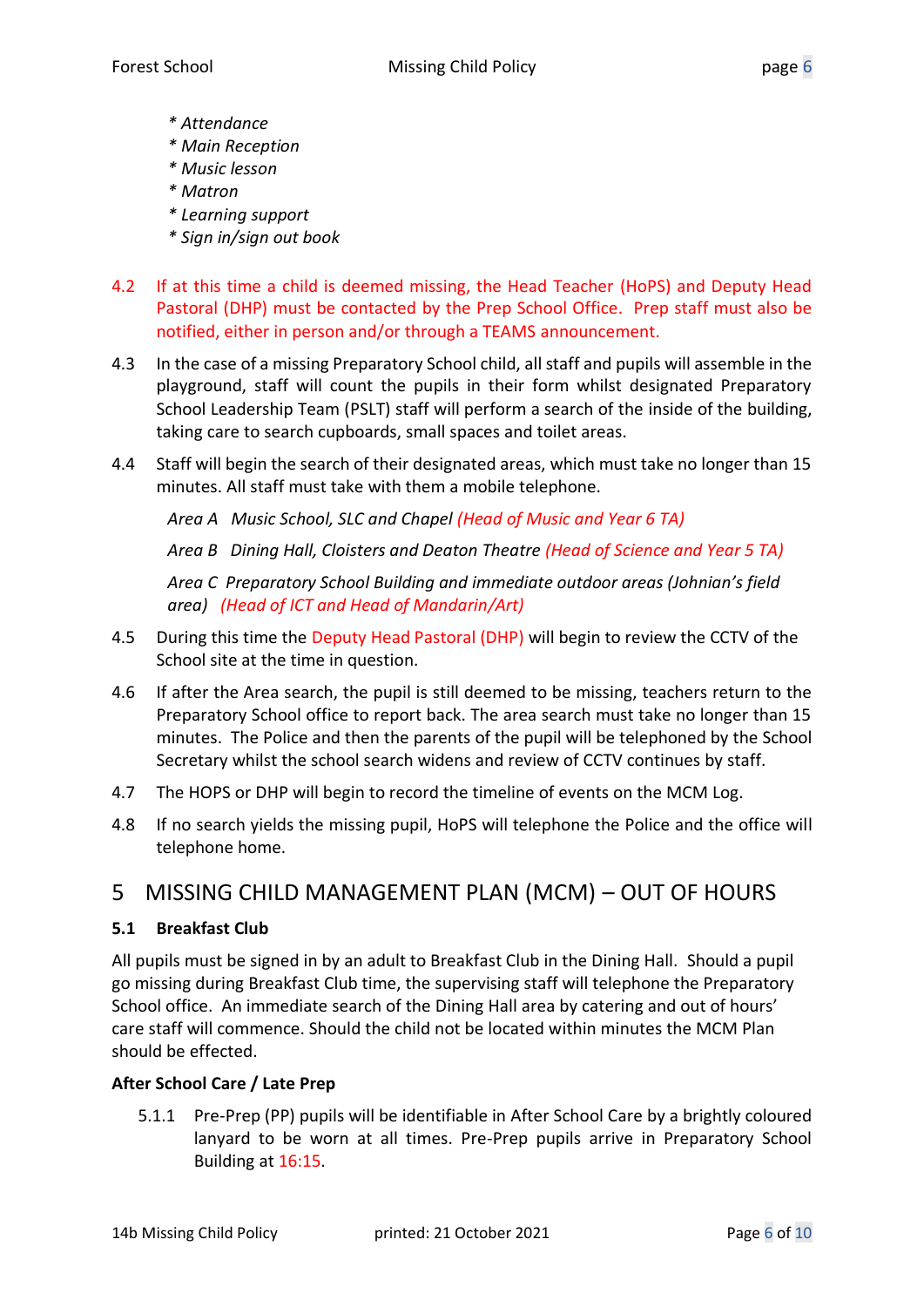- 5.1.2 The members of staff on playground duty until 16:15 will perform a sweep of the playground area when all remaining pupils are brought to the Preparatory School Building.
- 5.1.3 All pupils must be signed in and out of after school care. Should a pupil go missing during this time the staff members on duty and the Leadership Team member of staff present will commence the Missing Child Management Plan.

# 6 SENIOR SCHOOL PROCEDURES

- 6.1 In the event of a pupil not being present at a lesson or activity:
	- 6.1.1 Parental notification of pupil absence from School
	- 6.1.2 For planned absence, such as for a medical or other appointment, parents should ask permission in advance by writing to or emailing the relevant School Office, this will only be approved by the relevant Head of School.
	- 6.1.3 For unplanned absence, for example in the case of illness, parents should contact the relevant School Office by email or telephone.

# **6.2 Signing in and out**

- 6.2.1 If a pupil arrives in School after 8.30am or leaves before 3.45pm, for whatever reason, they must sign in or out at Reception, as appropriate. The Reception and or the School Office staff then update the electronic registration data.
- 6.2.2 Where a pupil wishes to sign out during the School day, and Reception has not received notification from the School Offices that permission has been granted from the relevant Head of School, Reception will contact the relevant School Office who will ring home; the pupils will not be released until the office is satisfied that the absence is for a legitimate reason of which the parent/guardian is aware.
- 6.2.3 The exception to this is for Sixth Form pupils, who may sign out of School between 12.50 and 1.50pm. The Head of Section and Deputies of Sixth Form are informed of any pupil who has not signed back in by the end of lunchtime and the missing child management plan is activated.

# **6.3 Before School and Registrations**

# 6.3.1 Before official School operational hours, the Deputy Warden is on site every day from 7.15am until 6pm.

6.3.2 Accurate and up-to-date registration data is essential within the context of this policy but also in the case of fire. Registration should always take place at the start of a lesson, games or activity session.

### **6.4 Form registration**

6.4.1 All pupils are registered by their form tutor at 8.30am and (with the exception of Y12 and Y13) again at 1.50pm. The School Offices check absence against permissions given following morning registration.

### **6.5 Lesson registration**

6.5.1 It is the responsibility of the member of staff concerned to register the presence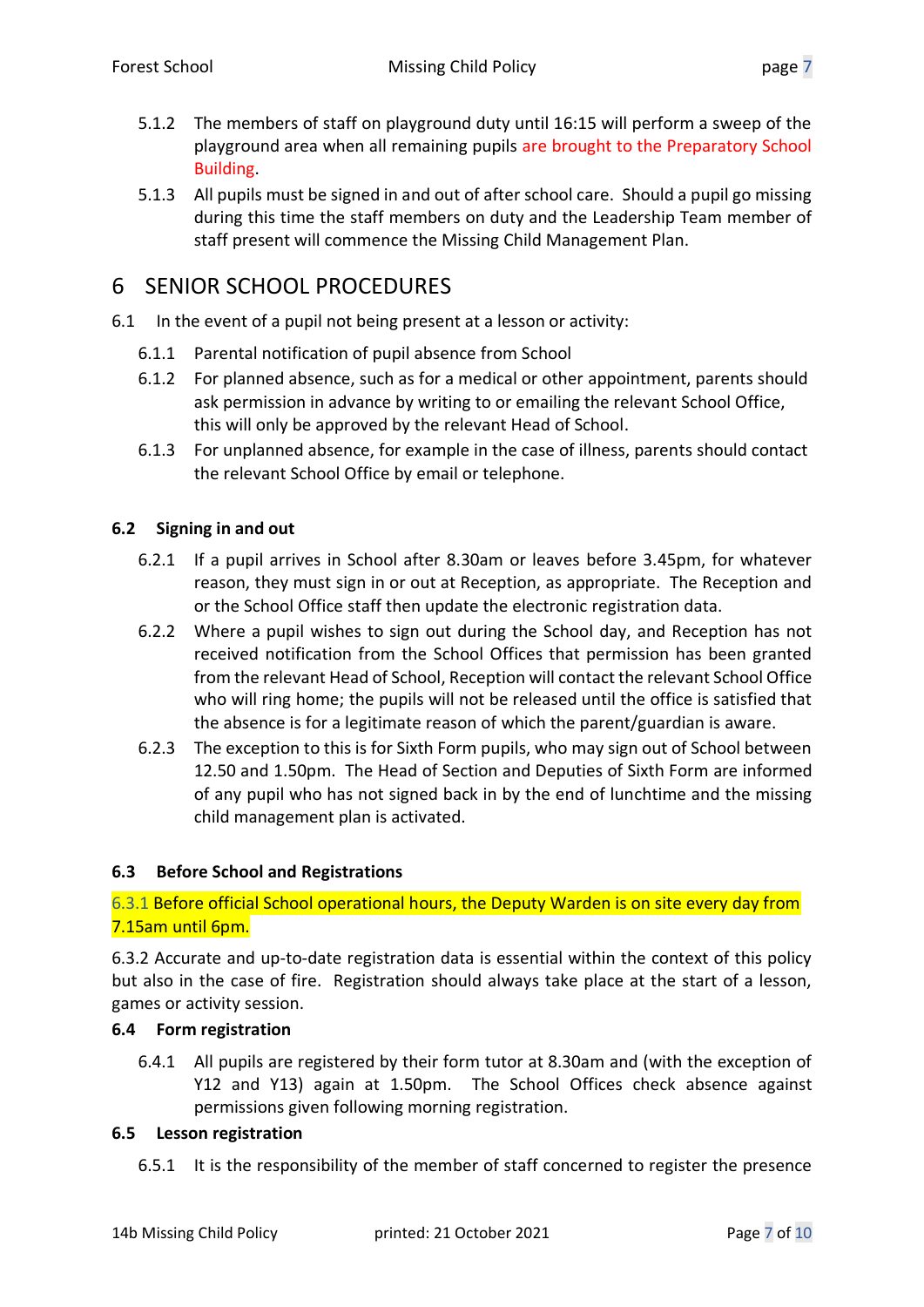or absence of all pupils at any lesson. The register should be taken within the first 5 minutes of the lesson. Under normal circumstances this will be using the electronic registration process (iSAMs). If for any reason this is not available (if for example the lesson is taking place away from a classroom, or a computer is not working), the member of staff must take a paper register and pass this information to the relevant School Office or offices or to Reception, either by email, by telephone or by sending a pupil as soon as possible. At the very least such a paper record must show the name of those absent, or confirm there are no absentees.

6.5.2 The member of staff is asked to record as present only those physically there at the lesson, games session, activity or trip and not to accept reasons for absence given by another pupil. P is for Approved Sporting Activity taking place off site.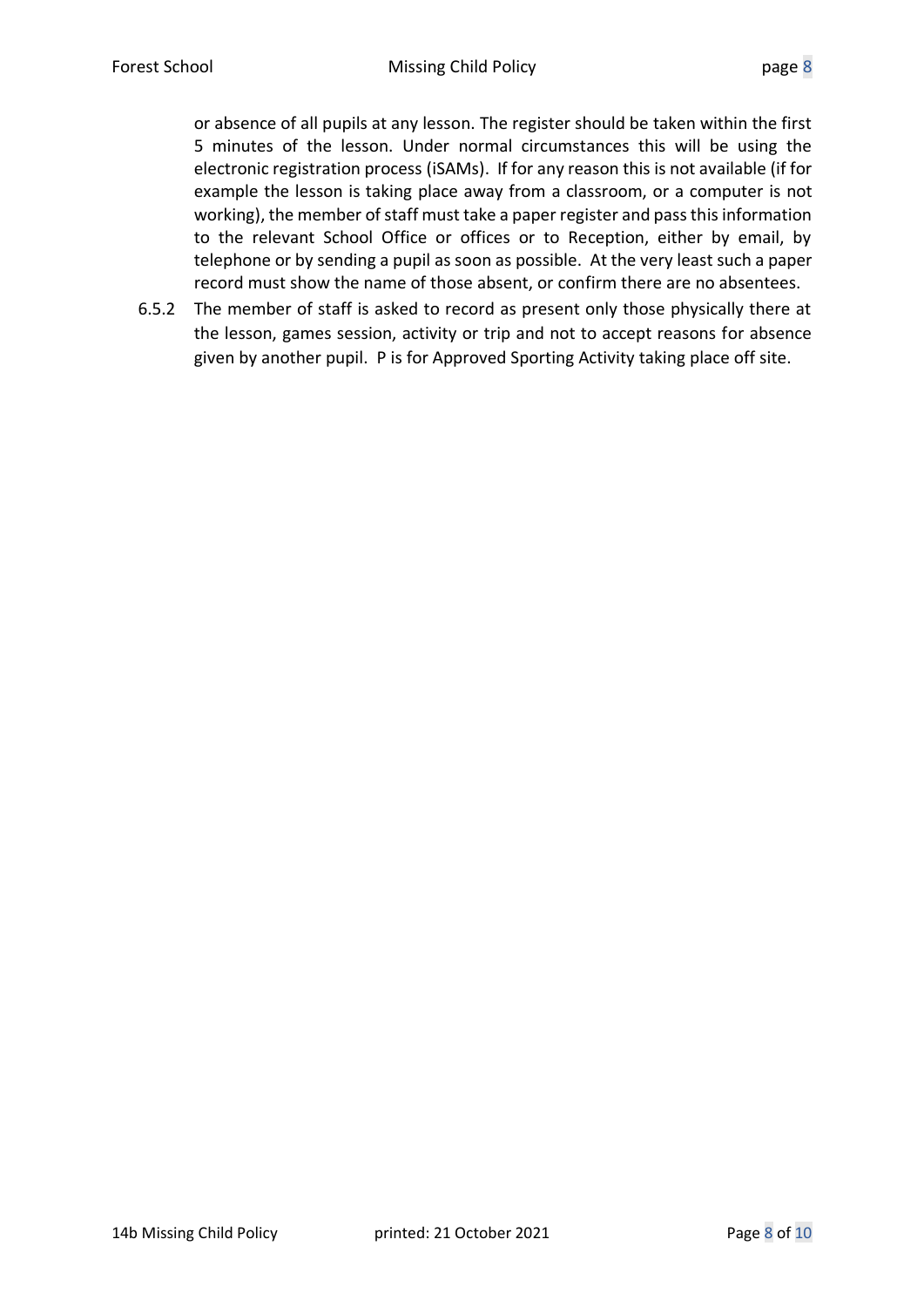#### **6.6 Games lessons**

6.6.1 Registers for sports fixtures are updated by the Sports Administrator. All lists are sent to the Offices to keep safe and secure with the fire registers. Staff are expected to update registers for pupils away from the main site on the App. If pupils are offsite during registration, the Sports Administrator updates prior to the fixture. For pupils in, e.g. EPP or swimming and onsite, we are sent the registers and update as present after morning registration.

#### **6.7 Activities**

6.7.1 For activities taking place after School the member of staff running the activity takes a register of those present and is responsible for these pupils in the case of an emergency or evacuation.

#### **6.8 Educational Visits**

6.8.1 Registers are taken on departure and prior to return for day visits; morning and evening and following each activity for Residential visits.

#### **6.9 Identification of and response to unexpected absence**

- 6.9.1 Absence at morning registration: Form and lesson registers are checked for absentees at 9.20am by the Main School Office. If a pupil is marked absent at form registration and also on the lesson register for Period 1 and no request for absence has been received, parents are contacted at 9.30am.
- 6.9.2 Absence from Period 5: Registers are also checked for absentees at 2.30pm by the Main School Office. Where a pupil is marked present at morning registration and is not present in Period 5, with no request for absence having been received, a search is made. Parents and thereafter the Police will be the contacted if all reasonable searches have been made and the pupil has not been located.
- 6.9.3 In the case of lessons and games lessons on site, a record of those marked absent in each lesson is posted on ISAMS by the School Office to refer to and act on. The Missing Child Procedure is only triggered by absence at Period 1 or Period 5. If a pupil is marked present on the form register but is absent from an activity, trip or games session off site, it is the responsibility of the member of staff registering the absence to contact the relevant School Office. In all cases, office staff will then do any or all of the following until the pupil is found:

### 6.9.4 Missing Child Management Process and Team Members

Team Members consist of: Head of Sections Office Manager Whole School Designated Safeguarding Lead Deputy Head Pastoral Director of Compliance, Health and Safety

Warden